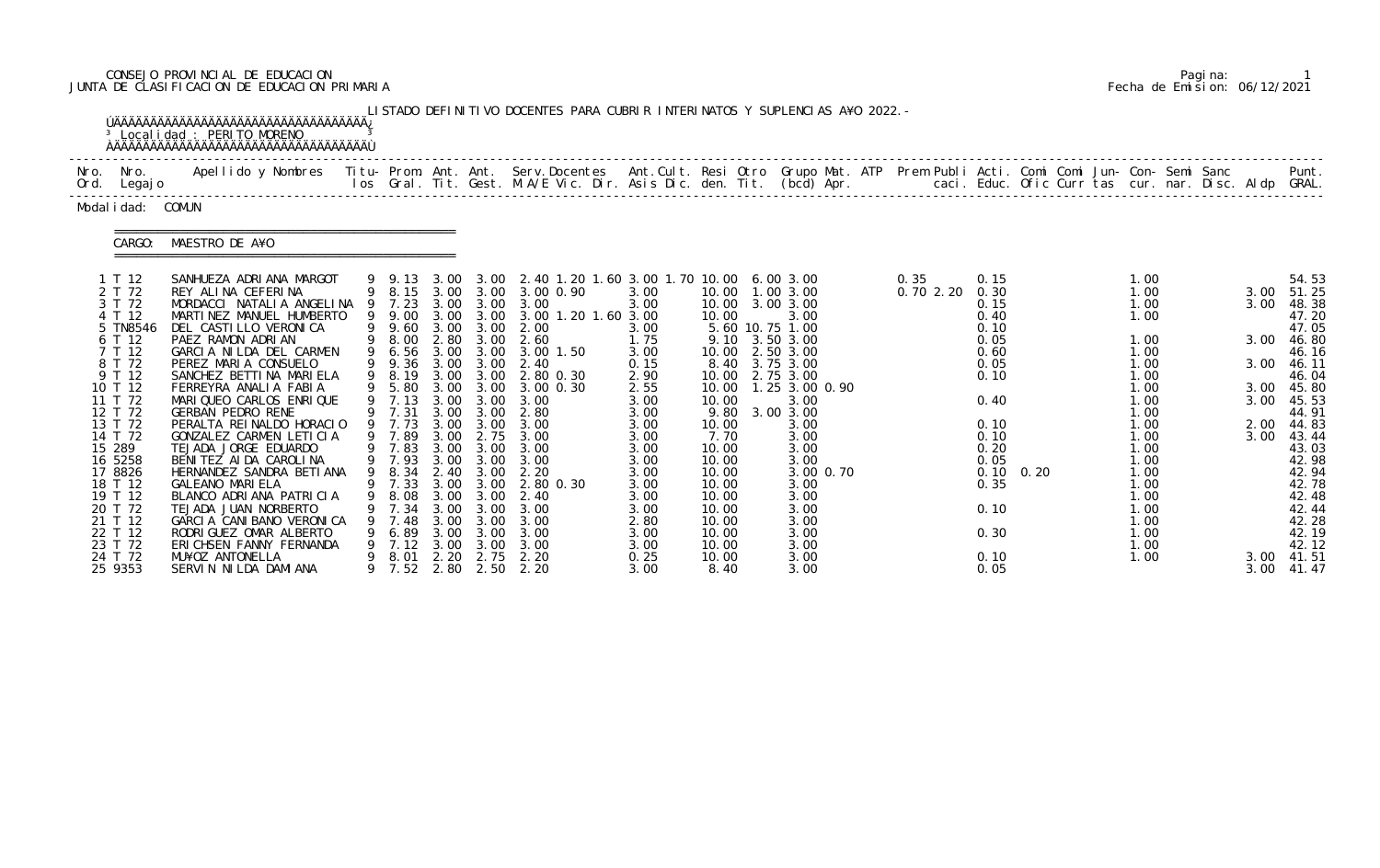# CONSEJO PROVINCIAL DE EDUCACION Pagina: 2 JUNTA DE CLASIFICACION DE EDUCACION PRIMARIA Fecha de Emision: 06/12/2021

|              |                      | <sup>3</sup> Localidad : PERITO MORENO                                                                                                                                                                                          |   |                  |               |                               | LISTADO DEFINITIVO DOCENTES PARA CUBRIR INTERINATOS Y SUPLENCIAS A¥O 2022. - |              |                |                   |  |      |  |      |  |      |                |
|--------------|----------------------|---------------------------------------------------------------------------------------------------------------------------------------------------------------------------------------------------------------------------------|---|------------------|---------------|-------------------------------|------------------------------------------------------------------------------|--------------|----------------|-------------------|--|------|--|------|--|------|----------------|
| Nro.<br>Ord. | Nro.<br>Legaj o      | Apellido y Nombres  Titu- Prom. Ant. Ant. Serv.Docentes  Ant.Cult. Resi Otro Grupo Mat. ATP Prem Publi Acti. Comi Comi Jun- Con- Semi Sanc         Punt.<br>Ios Gral. Tit. Gest. M.A/E Vic. Dir. Asis Dic. den. Tit. (bcd) Apr. |   |                  |               |                               |                                                                              |              |                |                   |  |      |  |      |  |      |                |
|              | CARGO:               | MAESTRO DE A¥O                                                                                                                                                                                                                  |   |                  |               |                               |                                                                              |              |                |                   |  |      |  |      |  |      |                |
|              | 26 T 12              | MESSINA ANGELICA DEL                                                                                                                                                                                                            |   | 9 7.47 2.20      |               | 2.75                          | 2.40                                                                         | 0.15         | 10.00          | 3.00              |  |      |  | 1.00 |  | 3.00 | 40. 97         |
|              | 27 8725              | MANSILLA JUAN CLEMENTE                                                                                                                                                                                                          |   |                  |               |                               | 9 6.75 3.00 3.00 2.40                                                        | 2.25         | 8.40           | 3.00              |  |      |  |      |  | 3.00 | 40.80          |
|              | 28 T 12<br>29 T 12   | ORME¥O SILVIA ROSANA                                                                                                                                                                                                            |   | 9 8.08<br>9 8.57 | 3.00          | 3.00                          | 3.00                                                                         | 0.55         | 10.00          | 3.00              |  |      |  | 1.00 |  |      | 40.63          |
|              | 30 10592             | LOBOS KARINA ANDREA<br>DORONUK BETIANA IVETH                                                                                                                                                                                    | 9 | 8.78             | 1.40          | 1.75                          | 2.00 2.50 2.00<br>1.10                                                       | 0.15<br>0.80 | 10.00<br>10.00 | 3.00<br>4.25 1.60 |  |      |  | 1.00 |  | 2.00 | 40.22<br>38.68 |
|              | 31 9983              | ALONSO MARTA LEONOR                                                                                                                                                                                                             |   | 9 7.21           | .80           | 2.25                          | 1.80                                                                         | 0.45         | 10.00          | 2.50 0.20         |  |      |  |      |  | 3.00 | 38.21          |
|              | 32 T 72              | VAZQUEZ TAMARA VANINA                                                                                                                                                                                                           |   | 9 7.59           | 2.20          | 2.75                          | 2.20                                                                         | 0.10         | 10.00          | 3.00              |  |      |  | 1.00 |  |      | 37.84          |
|              | 33 8715              | OCARANZA SONI A ALEJANDRA                                                                                                                                                                                                       |   | 9 7.33           |               | 2.40 3.00                     | 2.40                                                                         | 2.20         | 8.40           | 3.00              |  | 0.10 |  |      |  |      | 37.83          |
|              | 34 9484              | MOLINA ADRIANA GABRIELA                                                                                                                                                                                                         |   | 9 8.17           | 2.20          | 2.75                          | 1.90                                                                         | 1.85         | 7.70           | 2.70              |  | 0.20 |  |      |  |      | 36.47          |
|              | 35 9953              | ACOSTA GUSTAVO MARCELO                                                                                                                                                                                                          |   | 9 8.08           | .80           | 2.25                          | 1.80                                                                         | 0.75         | 6.30           | 2.70              |  |      |  |      |  | 3.00 | 35.68          |
|              | 36 11926<br>37 9737  | VEGA NONQUE MARION TAMARA<br>VELARDE SANDRA CRISTINA                                                                                                                                                                            |   | 9 7.51<br>9 7.36 | 0.80<br>3.00  | 1.00<br>2.50                  | 0.80<br>3.00                                                                 | 1.20         | 10.00<br>7.00  | 1.20<br>2.80      |  | 0.30 |  |      |  | 3.00 | 34.81<br>34.66 |
|              | 38 10860             | URBAN ELIANA MABEL                                                                                                                                                                                                              |   | 9 8.02           | 3.00          | 1.50                          | 0.80                                                                         | 3.00         | 4.20           | 3.00 1.50         |  | 0.20 |  |      |  |      | 34.22          |
|              | 39 9682              | PEREYRA ADRIANA PRISCILA                                                                                                                                                                                                        | 9 | 8.55             | 2.20          | 2.50                          | 1.60                                                                         | 0.10         | 7.00           | 1.00 1.70         |  | 0.15 |  |      |  |      | 33.80          |
|              | 40 10864             | PINTO ALBA ELIZABETH                                                                                                                                                                                                            |   | 8.77             | 2.60          | 1.50                          | 1.20                                                                         | 2.20         | 3.50           | 1.50              |  |      |  |      |  | 3.00 | 33.27          |
|              | 41 7683              | SANDIN FABIOLA PAOLA                                                                                                                                                                                                            |   | 7.61             | 3.00          | 3.00                          |                                                                              |              | 10.00<br>0.50  |                   |  |      |  |      |  |      | 33.11          |
|              | 42 9889              | ALEUY SAIDA LEILA                                                                                                                                                                                                               |   | 9 8.10           |               | 1.80 2.00                     | 0.60                                                                         | 0.65         | 10.00          | 0.90              |  |      |  |      |  |      | 33.05          |
|              | 43 10144             | CONTRERAS CELESTE DAI ANA                                                                                                                                                                                                       |   | 9 8.03           | .60           | (1.50)                        | 0.90                                                                         | 0.20         | 10.00          | 1.00              |  |      |  |      |  |      | 32.23          |
|              | 44 10353             | CHOQUE GABRIELA DEL VALLE 9 5.60                                                                                                                                                                                                |   |                  | 1.60          | 1.75                          | 1.50                                                                         | 0.20         | 4.90           | 2.10              |  |      |  |      |  | 3.00 | 29.65          |
|              | 45 11928<br>46 10921 | AMADO BRENDA NABILA<br>PINTO EDUARDO OMAR                                                                                                                                                                                       |   | 7.67<br>8.43     | 1. 20<br>. 20 | 1.00<br>. 50                  | 1.30                                                                         | 0.50         | 10.00<br>4.90  | 1.80              |  |      |  |      |  |      | 28.87<br>28.63 |
|              | 47 12213             | VARGAS ERICK ALEXANDER                                                                                                                                                                                                          |   | 6.82             | 0.60          | 0.75                          |                                                                              | 0.10         | 10.00          |                   |  |      |  |      |  |      | 27.27          |
|              | 48 11687             | MENDOZA GI SELA YANINA                                                                                                                                                                                                          |   | 7.30             | 1.40          | $\overline{\phantom{0}}$ . 25 | 0.80                                                                         | 1.75         | 2.80           | $1.25$ 1.20       |  |      |  |      |  |      | 26.75          |
|              | 49 11655             | CHURIN CAROLINA GISELA                                                                                                                                                                                                          |   | 7.50             | 20            | . 25                          | 0.60                                                                         | 0.70         | 2.80           | 2.00 0.70         |  | 0.10 |  |      |  |      | 25.85          |
|              | 50 11546             | CHAVEZ MI LENA MABEL                                                                                                                                                                                                            |   | 7.90             | 1.00          | $\overline{\phantom{0}}$ . 25 | 0.90                                                                         |              | 2.80 1.50 1.20 |                   |  |      |  |      |  |      | 25.55          |
|              | 51 11752             | CORTAVI TARTE MI RI AM                                                                                                                                                                                                          |   | 9 6.84           | 1.00          | 1.25                          | 1.00                                                                         | 1.40         | 3.50 1.00 0.50 |                   |  |      |  |      |  |      | 25.49          |

|  | Pagi na: |                              |
|--|----------|------------------------------|
|  |          | Fecha de Emision: 06/12/2021 |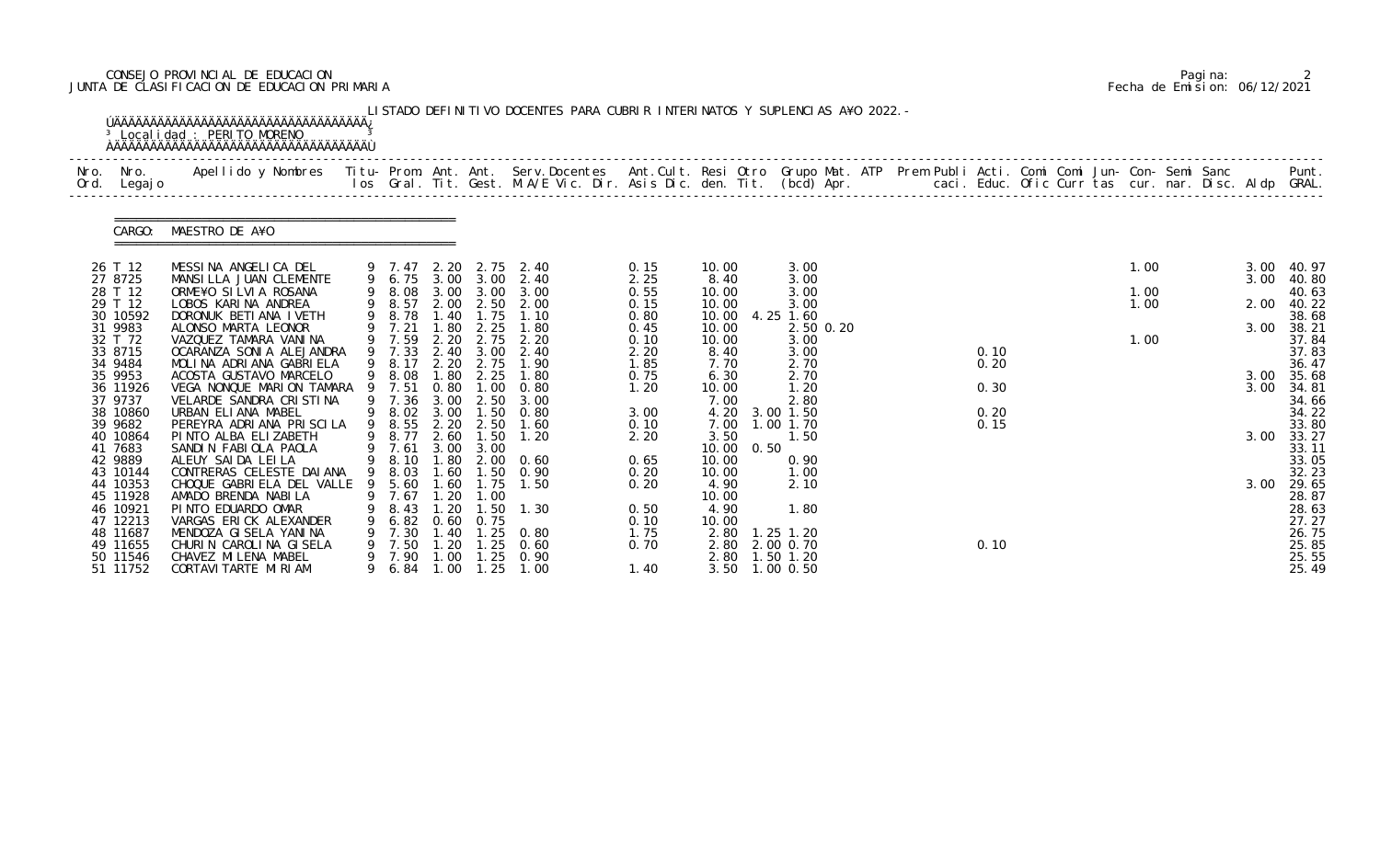# CONSEJO PROVINCIAL DE EDUCACION Pagina: 3 JUNTA DE CLASIFICACION DE EDUCACION PRIMARIA Fecha de Emision: 06/12/2021

|                                                                                                                                  | CARGO: MAESTRO DE A¥O                                                                                                                                                                                                                                          |                                           |                                                          |                                                                                                                                                        |                                              |                                                                                  |                                              |  |      |  |              |  |              |                                                                                                 |
|----------------------------------------------------------------------------------------------------------------------------------|----------------------------------------------------------------------------------------------------------------------------------------------------------------------------------------------------------------------------------------------------------------|-------------------------------------------|----------------------------------------------------------|--------------------------------------------------------------------------------------------------------------------------------------------------------|----------------------------------------------|----------------------------------------------------------------------------------|----------------------------------------------|--|------|--|--------------|--|--------------|-------------------------------------------------------------------------------------------------|
| 52 10961<br>53 12327<br>54 11953<br>55 12236<br>56 12259<br>57 12354<br>58 12375<br>59 12502<br>60 12579<br>61 12746<br>62 12580 | SALINAS ROMINA GABRIELA<br>ESTREMADOI RO RAFAEL<br>LEI SSARRAGUE DAI ANA<br>ORTIZ ERIKA IVANA<br>POGONZA MARINA SOLEDAD<br>GALARZA, VANESA<br>SOSA LORENA MARINES<br>GUEVARA MI CAELA ROSA<br>TORRES FRANCO GABRIEL<br>BARBOZA ANA MARIA<br>BERNARD GUI LLERMO | 9 7.01<br>9 7.28<br>9 7.65<br>9 7.55 0.80 | 9 8.70 0.20 0.25<br>9 7.81 0.20 0.25<br>9 8.72 0.40 0.25 | 9 7.78 1.00 1.25 1.10<br>3.00 0.50 1.60<br>9 8.39 1.00 1.00 0.70<br>9 8.26 0.40 0.50 0.40<br>0.40 0.50 0.40<br>9 7.15 0.60 0.50 0.40<br>1.20 0.50 0.20 | 1.10<br>0.10<br>0.10<br>1.65<br>0.75<br>2.10 | 3.50<br>1.40<br>2.80<br>1.40<br>1.40<br>1.40<br>$0.70$ 1.25 0.30<br>0.70<br>0.70 | 1.50<br>1.20<br>1.20<br>0.60<br>0.60<br>0.60 |  |      |  |              |  | 3.00<br>3.00 | 25.13<br>24.81<br>24.19<br>23.66<br>22.58<br>21.30<br>20.80<br>18.85<br>18.71<br>19.45<br>18.37 |
| CARGO:                                                                                                                           | MAESTRO INTERNADO                                                                                                                                                                                                                                              |                                           |                                                          |                                                                                                                                                        |                                              |                                                                                  |                                              |  |      |  |              |  |              |                                                                                                 |
| 1 11655<br>2 10961<br>3 11546                                                                                                    | CHURIN CAROLINA GISELA<br>SALINAS ROMINA GABRIELA<br>CHAVEZ MILENA MABEL                                                                                                                                                                                       | $6$ 7.90 1.00                             |                                                          | 6 7.50 1.20 0.75 0.60<br>6 7.78 1.00 1.00 1.10<br>0.20                                                                                                 | 0.70                                         | 2.80 2.00 0.70<br>3.50<br>2.80 1.50 1.20                                         | 1.50                                         |  | 0.10 |  |              |  |              | 22.35<br>21.88<br>20.60                                                                         |
| CARGO:                                                                                                                           | MAESTRO ESP. EDUC. ARTI STI CA: PLASTI CA                                                                                                                                                                                                                      |                                           |                                                          |                                                                                                                                                        |                                              |                                                                                  |                                              |  |      |  |              |  |              |                                                                                                 |
| 1 T 72<br>2 T 12                                                                                                                 | TORRES DAI ANA ELIZABETH<br>LEVI PI CHUN PAOLA A                                                                                                                                                                                                               | 9 7.71                                    | 9 8.29 1.80 2.25                                         | 1.80<br>3.00 3.00 2.00                                                                                                                                 | 0.95                                         | 10.00<br>10.00                                                                   | 2.70<br>3.00                                 |  |      |  | 1.00<br>1.00 |  | 3.00         | 39.84<br>39.66                                                                                  |

|  | Pagi na: |                              |
|--|----------|------------------------------|
|  |          | Fecha de Emision: 06/12/2021 |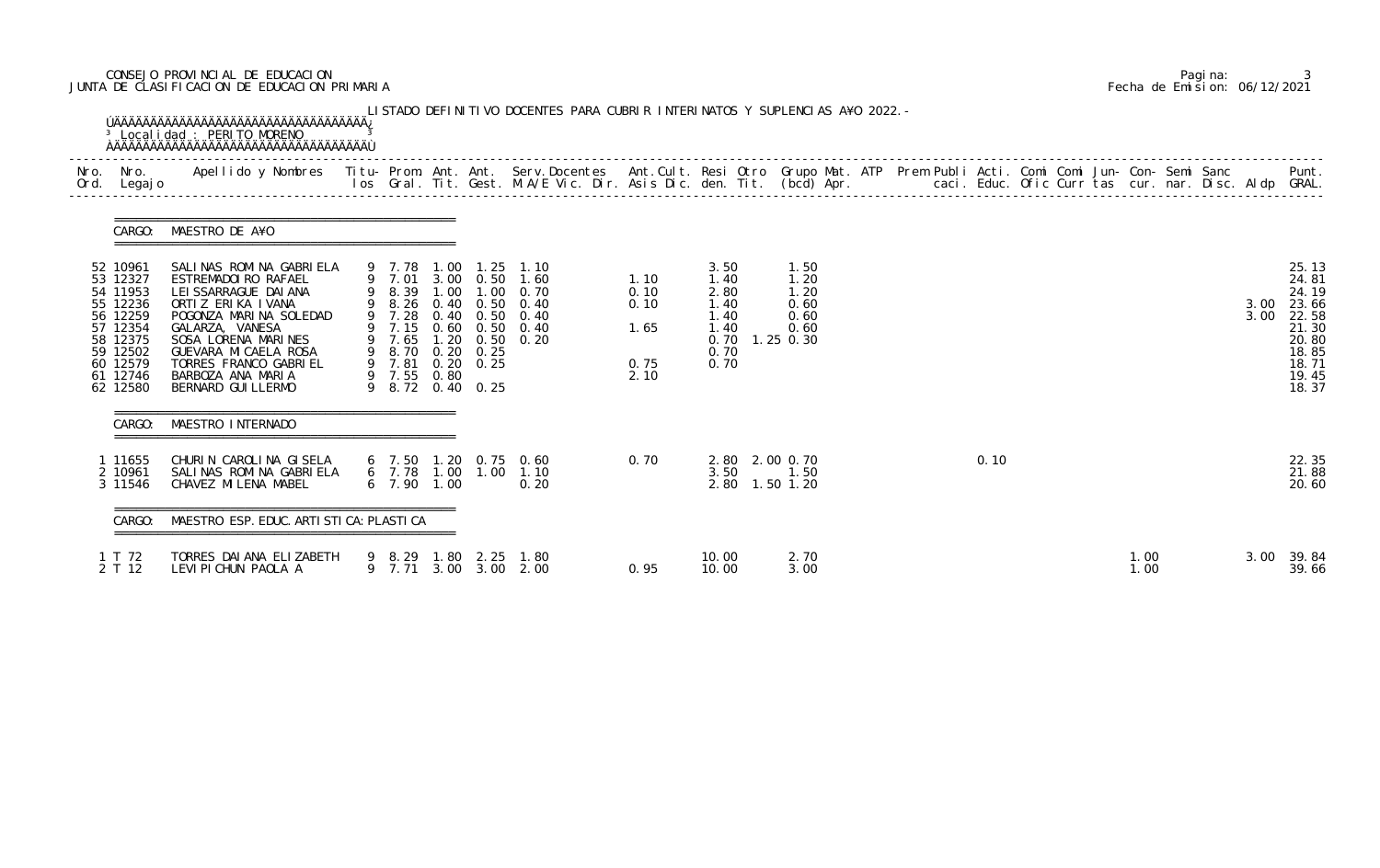# CONSEJO PROVINCIAL DE EDUCACION Pagina: 4 JUNTA DE CLASIFICACION DE EDUCACION PRIMARIA Fecha de Emision: 06/12/2021

| Nro.<br>Ord. | Nro.<br>Legaj o                                    | Apellido y Nombres - Titu- Prom. Ant. Ant. Serv.Docentes - Ant.Cult. Resi Otro Grupo Mat. ATP Prem Publi Acti. Comi Comi Jun- Con- Semi Sanc - - - Punt.<br>Ios Gral. Tit. Gest. M.A/E Vic. Dir. Asis Dic. den. Tit. (bcd) Apr. - |             |                              |              |                                               |                                                                      |              |                                                     |                      |      |              |  |                                                   |
|--------------|----------------------------------------------------|-----------------------------------------------------------------------------------------------------------------------------------------------------------------------------------------------------------------------------------|-------------|------------------------------|--------------|-----------------------------------------------|----------------------------------------------------------------------|--------------|-----------------------------------------------------|----------------------|------|--------------|--|---------------------------------------------------|
|              | CARGO:                                             | MAESTRO ESP. EDUC. ARTI STI CA: PLASTI CA                                                                                                                                                                                         |             |                              |              |                                               |                                                                      |              |                                                     |                      |      |              |  |                                                   |
|              | 3 12079<br>4 11599<br>5 12386<br>6 11647           | VARELA ROBERTS JORGE<br>FERRAROTTI ALEJO<br>LOPEZ GASTON DAMIAN<br>ESQUIVEL MARIELA NOEMI                                                                                                                                         |             |                              |              | 9 7.56 0.60 0.75<br>9 8.23 0.40 0.50          | 9 7.12 3.00 1.25 1.00<br>9 7.55 0.80 1.00 0.20                       |              | 10.00<br>3.50<br>1.40<br>1.50                       | 1.50                 |      |              |  | 27.91<br>26.37<br>19.53<br>20.05                  |
|              | CARGO:                                             | PES ED. ARTI STI CA: PLASTI CO VI SUAL                                                                                                                                                                                            |             |                              |              |                                               |                                                                      |              |                                                     |                      |      |              |  |                                                   |
|              | 1 T 12<br>2 12079<br>3 11599<br>4 12386<br>5 11647 | LEVI PI CHUN PAOLA A<br>VARELA ROBERTS JORGE<br>FERRAROTTI ALEJO<br>LOPEZ GASTON DAMIAN<br>ESQUIVEL MARIELA NOEMI                                                                                                                 |             | 9 7.12 3.00<br>9 7.55        |              | 9 7.56 0.60 0.75<br>1. 25<br>9 8.23 0.40 0.50 | 9 7.71 3.00 3.00 2.00<br>1.00<br>$0.80$ 1.00 0.20                    | 0.95         | 10.00<br>10.00<br>3.50<br>1.40<br>1.50              | 3.00<br>1.50         |      | 1.00         |  | 39.66<br>27.91<br>26.37<br>19.53<br>20.05         |
|              | CARGO:                                             | MAESTRO ESP. EDUC. ARTI STI CA: MUSI CA                                                                                                                                                                                           |             |                              |              |                                               |                                                                      |              |                                                     |                      |      |              |  |                                                   |
|              | T 72<br>2 9534<br>3 T 72<br>4 12122<br>5 12581     | MORDACCI NATALIA ANGELINA 9 7.43 3.00 3.00 3.00<br>VELOSO TANIA AYELEN<br>TORRES KAREN ELIZABETH<br>PEREZ MARCELO GUSTAVO<br>AMADO SAMIR YUSEF                                                                                    | 9<br>9<br>9 | 8.35<br>7.54<br>7.27<br>8.61 | 2.00<br>1.20 | 2.50<br>1.50                                  | 1.70<br>1.00<br>$0.60$ $0.75$ $0.60$<br>$0.20 \quad 0.25 \quad 0.20$ | 3.00<br>0.20 | 10.00 3.00 3.00<br>10.00<br>10.00<br>10.00<br>10.00 | 2.40<br>1.50<br>0.90 | 0.15 | 1.00<br>1.00 |  | 3.00<br>48.58<br>36.15<br>32.74<br>29.12<br>28.26 |

|  | Pagi na: |                              |
|--|----------|------------------------------|
|  |          | Fecha de Emision: 06/12/2021 |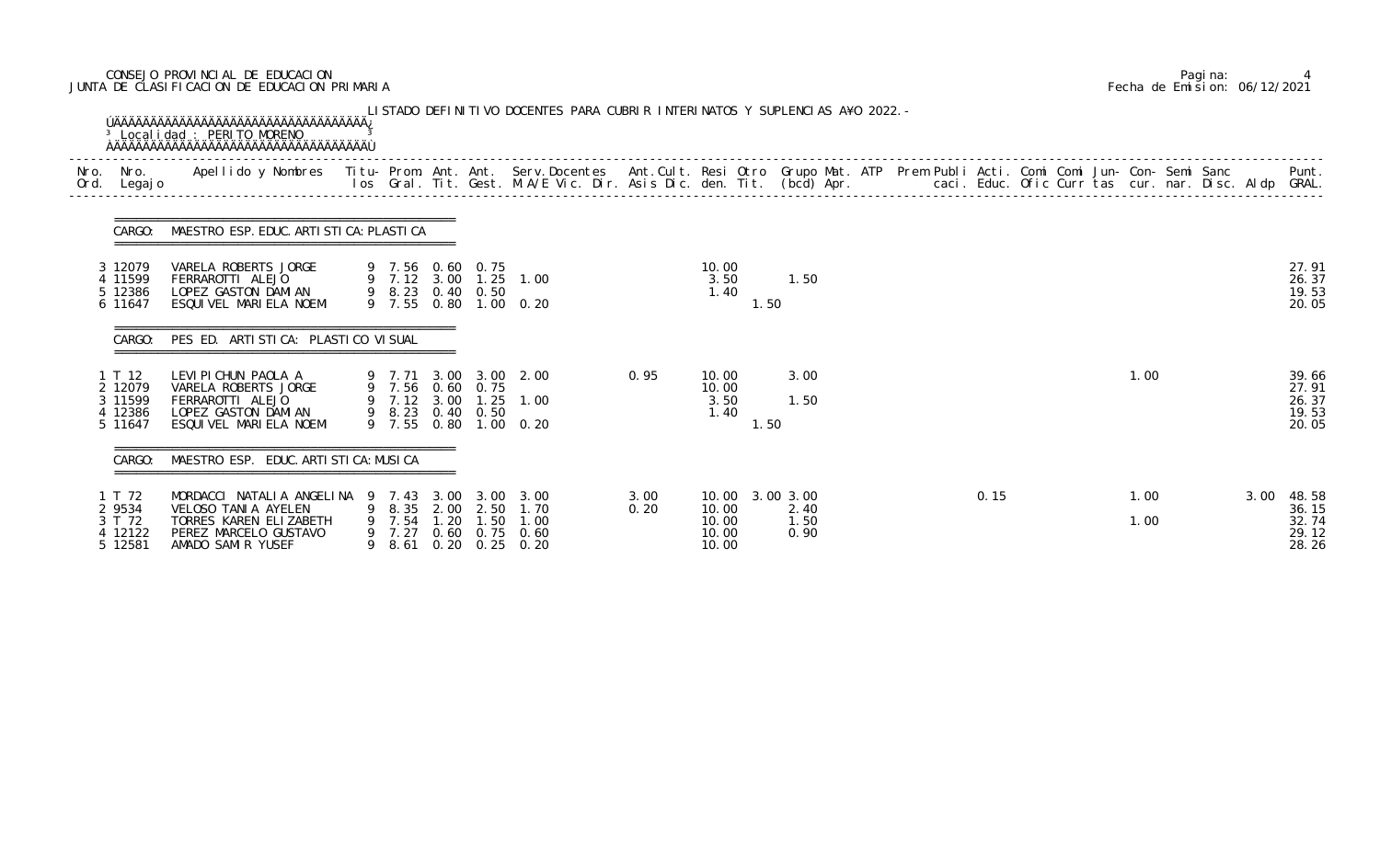# CONSEJO PROVINCIAL DE EDUCACION Pagina: 5 JUNTA DE CLASIFICACION DE EDUCACION PRIMARIA Fecha de Emision: 06/12/2021

|              |                                                                                                                 | <sup>3</sup> Localidad : PERITO MORENO                                                                                                                                                                                                       |        |                                                                                         |                                                             |                                                                                             | LISTADO DEFINITIVO DOCENTES PARA CUBRIR INTERINATOS Y SUPLENCIAS A¥O 2022. - |                                                      |                                                                                                      |                                                             |  |                                      |  |                                      |  |                              |                                                                                        |
|--------------|-----------------------------------------------------------------------------------------------------------------|----------------------------------------------------------------------------------------------------------------------------------------------------------------------------------------------------------------------------------------------|--------|-----------------------------------------------------------------------------------------|-------------------------------------------------------------|---------------------------------------------------------------------------------------------|------------------------------------------------------------------------------|------------------------------------------------------|------------------------------------------------------------------------------------------------------|-------------------------------------------------------------|--|--------------------------------------|--|--------------------------------------|--|------------------------------|----------------------------------------------------------------------------------------|
| Nro.<br>Ord. | Nro.<br>Legaj o                                                                                                 | Apellido y Nombres  Titu- Prom. Ant. Ant. Serv.Docentes  Ant.Cult. Resi Otro Grupo Mat. ATP Prem Publi Acti. Comi Comi Jun- Con- Semi Sanc         Punt.<br>Ios Gral. Tit. Gest. M.A/E Vic. Dir. Asis Dic. den. Tit. (bcd) Apr.              |        |                                                                                         |                                                             |                                                                                             |                                                                              |                                                      |                                                                                                      |                                                             |  |                                      |  |                                      |  |                              |                                                                                        |
|              | CARGO:                                                                                                          | PES ED. ARTISTICA: MUSICA                                                                                                                                                                                                                    |        |                                                                                         |                                                             |                                                                                             |                                                                              |                                                      |                                                                                                      |                                                             |  |                                      |  |                                      |  |                              |                                                                                        |
|              | 1 T 72<br>2 9534<br>3 T 72<br>4 12122<br>5 12581                                                                | MORDACCI NATALIA ANGELINA 9 7.43 3.00 3.00 3.00<br>VELOSO TANIA AYELEN<br>TORRES KAREN ELIZABETH<br>PEREZ MARCELO GUSTAVO<br>AMADO SAMIR YUSEF                                                                                               |        | 9 8.35 2.00 2.50<br>9 7.54<br>9 7.27                                                    | 1.20                                                        | 1.50                                                                                        | 1.70<br>1.00<br>$0.60$ $0.75$ $0.60$<br>9 8.61 0.20 0.25 0.20                | 3.00<br>0.20                                         | 10.00 3.00 3.00<br>10.00<br>10.00<br>10.00<br>10.00                                                  | 2.40<br>1.50<br>0.90                                        |  | 0.15                                 |  | 1.00<br>1.00                         |  | 3.00                         | 48.58<br>36.15<br>32.74<br>29.12<br>28.26                                              |
|              | CARGO:                                                                                                          | MAESTRO ESP. DE EDUCACION FISICA                                                                                                                                                                                                             |        |                                                                                         |                                                             |                                                                                             |                                                                              |                                                      |                                                                                                      |                                                             |  |                                      |  |                                      |  |                              |                                                                                        |
|              | 1 T 72<br>2 T 72<br>3 T 12<br>4 9471<br>5 7864<br>6 8564                                                        | CURTO SEBASTI AN NELSON<br>ROMEO MARCOS FERNANDO<br>RIVERA ESCOBAR PAULINA<br>OBREGON MARIO ARIEL<br>TEJEDOR NATALIA SABRINA<br>GIMENEZ VI VI ANA MARI EL                                                                                    |        | 9 7.50<br>9 7.67<br>9 7.20<br>9 7.87<br>6.17<br>9 8.00                                  | 3.00<br>3.00<br>2.60<br>2.80<br>2.80                        | 3.00<br>3.00<br>3.00<br>2.40 2.75<br>3.00<br>3.00                                           | 3.00<br>3.00<br>2.20<br>1.70<br>1.60<br>0.80                                 | 3.00<br>3.00<br>1.55<br>0.40<br>1.00<br>1.85         | 10.00<br>10.00<br>10.00<br>10.00<br>10.00<br>10.00                                                   | 3.00<br>3.00<br>3.00<br>2.40<br>. 25 2. 40<br>$1.25$ $1.20$ |  | 1.20<br>0.05<br>0.05<br>0.35<br>0.75 |  | 1.00<br>1.00<br>1.00<br>1.00<br>1.00 |  | 2.00<br>2.00<br>3.00<br>2.00 | 45.70<br>44.72<br>42.60<br>39.87<br>38.97<br>37.90                                     |
|              | 7 10809<br>8 11005<br>9 7684<br>10 8541<br>11 11473<br>12 11308<br>13 11168<br>14 11038<br>15 11052<br>16 11424 | SCHENFFELDT DARIANA<br>BEITIA BRUNO ARIEL<br>ZANUTTI NI FERNANDO<br>ENRIQUE VI VI ANA OLGA<br>DONOSO ARACELLI STEFANIA<br>ARBE BERRA DARIAN<br>LOPEZ LI LI ANA LORENA<br>SANDOVAL CARLA ANAHI<br>FARINELLI LUIS MIGUEL<br>ELENA DARDO IMANOL | 9<br>9 | 9 7.69<br>9 7.20<br>9 7.96 3.00<br>8.43<br>7.57<br>7.78<br>6.97<br>7.21<br>7.65<br>7.23 | 1.60<br>.20<br>3.00<br>. 20<br>2.60<br>. 00<br>1.20<br>1.20 | 1.75<br>1.50<br>3.00<br>3.00<br>. 25<br>$\overline{.50}$<br>$\overline{.50}$<br>.25<br>1.50 | 1.30<br>1.30<br>0.20<br>0.60<br>1.10<br>1.20<br>0.20<br>$1.00 \t 0.40$       | 0.60<br>0.30<br>1.60<br>2.75<br>0.25<br>3.00<br>0.10 | 10.00<br>10.00<br>10.00<br>5.60<br>10.00<br>1.75<br>10.00<br>4.20<br>10.00<br>1.00<br>10.00<br>10.00 | 1. 80<br>1.80<br>0.10<br>0.90<br>1.50<br>1.80<br>0.30       |  | 0.10<br>0.10<br>0.95                 |  | 1.00                                 |  | 3.00<br>3.00                 | 36.84<br>35.30<br>34.96<br>34.23<br>32.62<br>31.48<br>30.27<br>29.76<br>29.35<br>29.13 |

|  | Pagi na: |                              |
|--|----------|------------------------------|
|  |          | Fecha de Emision: 06/12/2021 |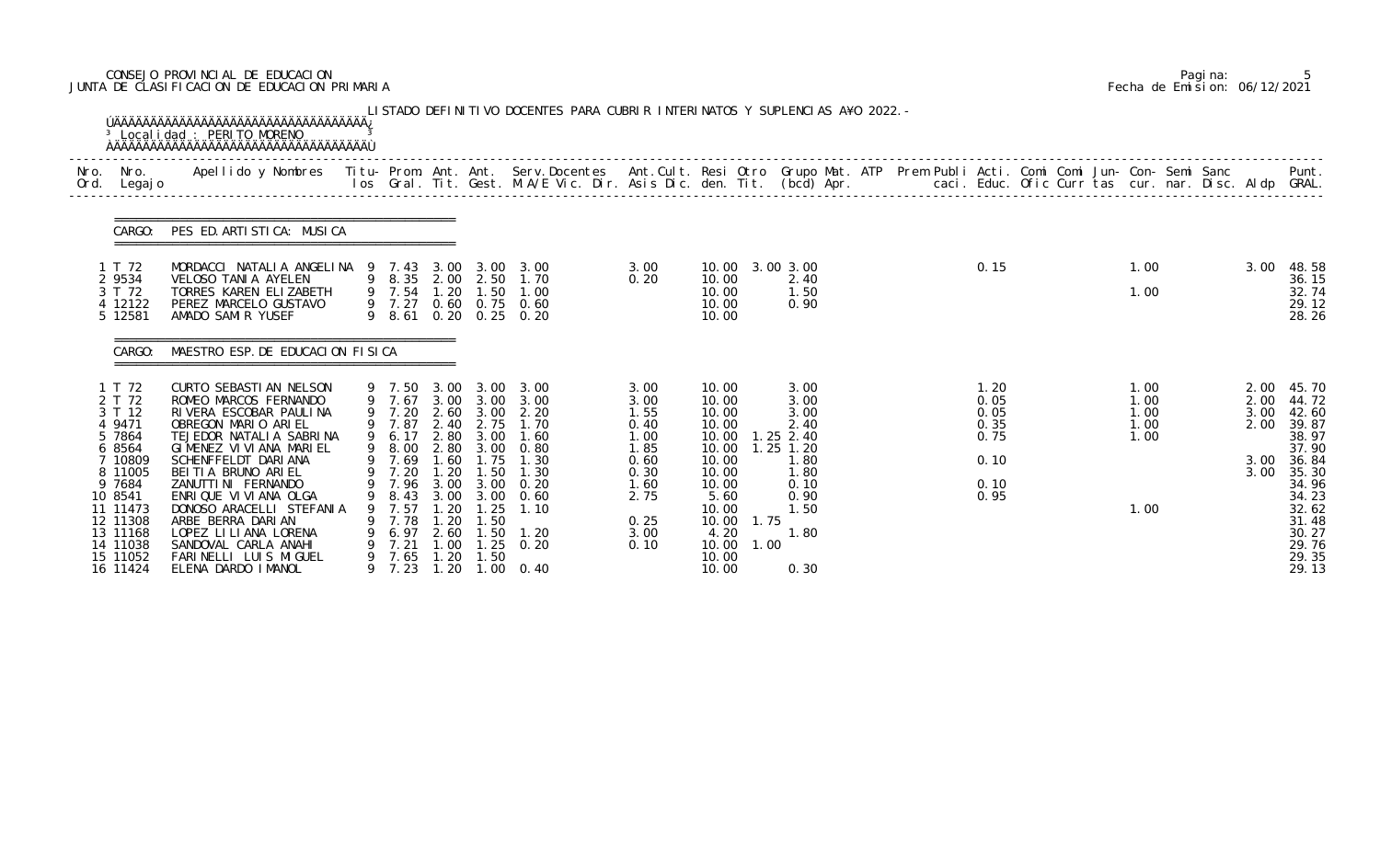# CONSEJO PROVINCIAL DE EDUCACION Pagina: 6 JUNTA DE CLASIFICACION DE EDUCACION PRIMARIA Fecha de Emision: 06/12/2021

| Nro. | Nro.<br>Ord. Legajo                                                                                                  | Apellido y Nombres - Titu- Prom. Ant. Ant. Serv.Docentes - Ant.Cult. Resi Otro Grupo Mat. ATP Prem Publi Acti. Comi Comi Jun- Con- Semi Sanc - - - - Punt.<br>Ios Gral. Tit. Gest. M.A/E Vic. Dir. Asis Dic. den. Tit. (bcd) Apr.         |                                                                                             |              |                       |                                                                         |                                              |                                         |              |  |  |  |  |                                                                                        |
|------|----------------------------------------------------------------------------------------------------------------------|-------------------------------------------------------------------------------------------------------------------------------------------------------------------------------------------------------------------------------------------|---------------------------------------------------------------------------------------------|--------------|-----------------------|-------------------------------------------------------------------------|----------------------------------------------|-----------------------------------------|--------------|--|--|--|--|----------------------------------------------------------------------------------------|
|      |                                                                                                                      | CARGO: MAESTRO ESP. DE EDUCACION FISICA                                                                                                                                                                                                   |                                                                                             |              |                       |                                                                         |                                              |                                         |              |  |  |  |  |                                                                                        |
|      | 17 12252<br>18 12084<br>19 12718<br>20 12419<br>21 11094<br>22 11927<br>23 12444<br>24 12866<br>25 12831<br>26 12421 | ESCUDERO ERIC<br>CAYUN FRANCO EMANUEL<br>AVILA CAMILA BELEN<br>HARO PRISCILA MACARENA<br>SOSA MARIO EDGARDO<br>GABRIELLI JUAN PABLO<br>GORDI LLO DAI SI AYELEN<br>MATEU MI CAELA ROMINA<br>GERBAN ROBERTO DANIEL<br>PERALTA ENZO PATRICIO | 9 7.35<br>9 8.30 0.40 0.50<br>9 8.48<br>9 7.40<br>9 7.47 0.60 0.50<br>9 7.18<br>9 6.88 0.40 | 1.20<br>0.80 | $1.20$ $1.25$<br>1.00 | 9 7.40 0.40 0.25 0.20<br>9 6.44 0.60 0.50 0.20<br>9 5.70 0.40 0.50 0.10 | 0.20<br>0.20<br>0.05<br>0.35<br>0.60<br>0.15 | 10.00<br>10.00<br>10.00<br>6.30<br>3.50 | 0.30<br>0.10 |  |  |  |  | 27.55<br>26.84<br>26.35<br>24.70<br>23.63<br>18.65<br>17.92<br>17.58<br>16.28<br>15.85 |
|      | CARGO:                                                                                                               | MAESTRO ESPECIAL DE INGLES                                                                                                                                                                                                                |                                                                                             |              |                       |                                                                         |                                              |                                         |              |  |  |  |  |                                                                                        |
|      | 1 11696<br>2 12837                                                                                                   | GONZALEZ MARIANO<br>CASTILLO JULIETA ARACELLI 9 8.91                                                                                                                                                                                      |                                                                                             |              |                       | 9 7.57 0.80 1.00 0.20                                                   | 0.45                                         | 0.70                                    | 0.30         |  |  |  |  | 20.02<br>17.91                                                                         |
|      | CARGO:                                                                                                               | PES LENGUA EXTRANJERA: INGLES                                                                                                                                                                                                             |                                                                                             |              |                       |                                                                         |                                              |                                         |              |  |  |  |  |                                                                                        |
|      | 1 11696<br>2 12837                                                                                                   | GONZALEZ MARIANO 4 9 7.57 0.80 1.00 0.20<br>CASTILLO JULIETA ARACELLI 9 8.91                                                                                                                                                              |                                                                                             |              |                       |                                                                         | 0.45                                         | 0.70                                    | 0.30         |  |  |  |  | 20.02<br>17.91                                                                         |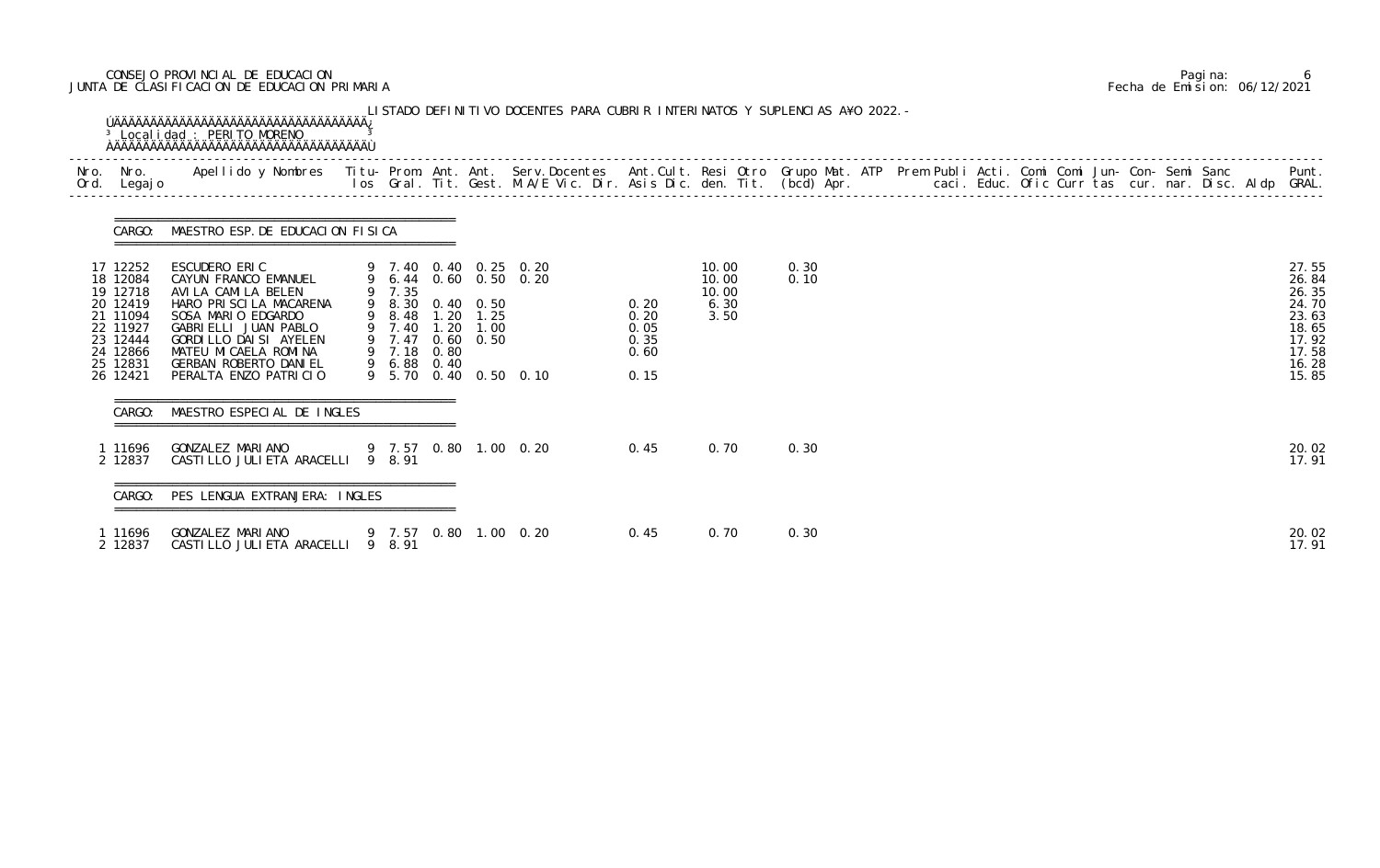# CONSEJO PROVINCIAL DE EDUCACION Pagina: 7 JUNTA DE CLASIFICACION DE EDUCACION PRIMARIA Fecha de Emision: 06/12/2021

| Nro.<br>Ord. | Nro.<br>Legaj o                                  | Apellido y Nombres - Titu- Prom. Ant. Ant. Serv.Docentes - Ant.Cult. Resi Otro Grupo Mat. ATP - Prem Publi Acti. Comi Comi Jun- Con- Semi Sanc - Sanc - Semi Sanc - Semi Sanc - Semi Sanc - Semi Sanc - Semi Sanc - Semi Sanc |   |                              |      |                           |                                                                          |                                                   |                        |                                                   |  | caci. Educ. Ofic Curr tas cur. nar. Disc. Aldp GRAL. |      |  |              |      | Punt.                                     |
|--------------|--------------------------------------------------|-------------------------------------------------------------------------------------------------------------------------------------------------------------------------------------------------------------------------------|---|------------------------------|------|---------------------------|--------------------------------------------------------------------------|---------------------------------------------------|------------------------|---------------------------------------------------|--|------------------------------------------------------|------|--|--------------|------|-------------------------------------------|
|              | CARGO:                                           | ASIST. MEDIOS A/C GAB. DE INFORMATICA                                                                                                                                                                                         |   |                              |      |                           |                                                                          |                                                   |                        |                                                   |  |                                                      |      |  |              |      |                                           |
|              | 1 T 12<br>2 11282<br>3 9809<br>4 10414           | SANHUEZA ADRIANA MARGOT<br>AGUILA NOELIA DEL CARMEN<br>MENDOZA GUSTAVO SILVERIO<br>SAN MARTIN MARIELA JUDITH 3 7.60 1.80 1.50 0.70                                                                                            |   |                              |      |                           | 9 8.12 3.00 3.00 3.00<br>6 6.70 2.40 1.00 0.60<br>6 8.35 2.00 2.50 1.80  | 3.00 1.70 10.00 6.00 3.00<br>1.05<br>1.20<br>0.10 | 7.00<br>10.00          | 10.00  1.50  0.90<br>2.70<br>0.90                 |  | 0.35                                                 | 0.15 |  | 1.00         | 3.00 | 51.32<br>33.15<br>31.55<br>25.60          |
|              | CARGO:                                           | PES EDUCACION TECNOLOGICA                                                                                                                                                                                                     |   |                              |      |                           |                                                                          |                                                   |                        |                                                   |  |                                                      |      |  |              |      |                                           |
|              | 1 10454<br>2 8728                                | BRANDAN MARIA TERESA<br>ESPECHE ANDREA NIEVE DEL                                                                                                                                                                              | 9 |                              |      |                           | 9 8.31 2.20 1.75 1.60<br>2.60 0.75 1.20                                  | 1.50                                              | 4.20                   | 5.60 2.00 2.40<br>1.80                            |  |                                                      |      |  | 1.00         |      | 34.36<br>20.55                            |
|              | CARGO:                                           | PES FORMACION ETICA Y CIUDADANA                                                                                                                                                                                               |   |                              |      |                           |                                                                          |                                                   |                        |                                                   |  |                                                      |      |  |              |      |                                           |
|              | TN8546<br>2 T 72<br>3 T 12<br>4 10545<br>5 12452 | DEL CASTILLO VERONICA<br><b>GERBAN PEDRO RENE</b><br>CABEZAS SANDRA ISABEL<br>TREPPO MATIAS EMMANUEL<br>GARAY LETICIA ELISABETH                                                                                               |   | 9 9.78<br>9 7.82<br>6, 6, 88 | 3.00 | 2.00<br>$1.20 \quad 0.25$ | 2.00<br>9 8.40 3.00 1.75 2.80<br>9 7.12 3.00 1.75 1.60<br>1.40 2.00 1.10 | 3.00<br>3.00<br>1.10                              | 10.00<br>4.20<br>10.00 | 5.60 10.75 1.00<br>9.80 3.00 3.00<br>2.40<br>1.50 |  |                                                      | 0.10 |  | 1.00<br>1.00 | 3.00 | 46.23<br>44.75<br>38.87<br>28.12<br>24.33 |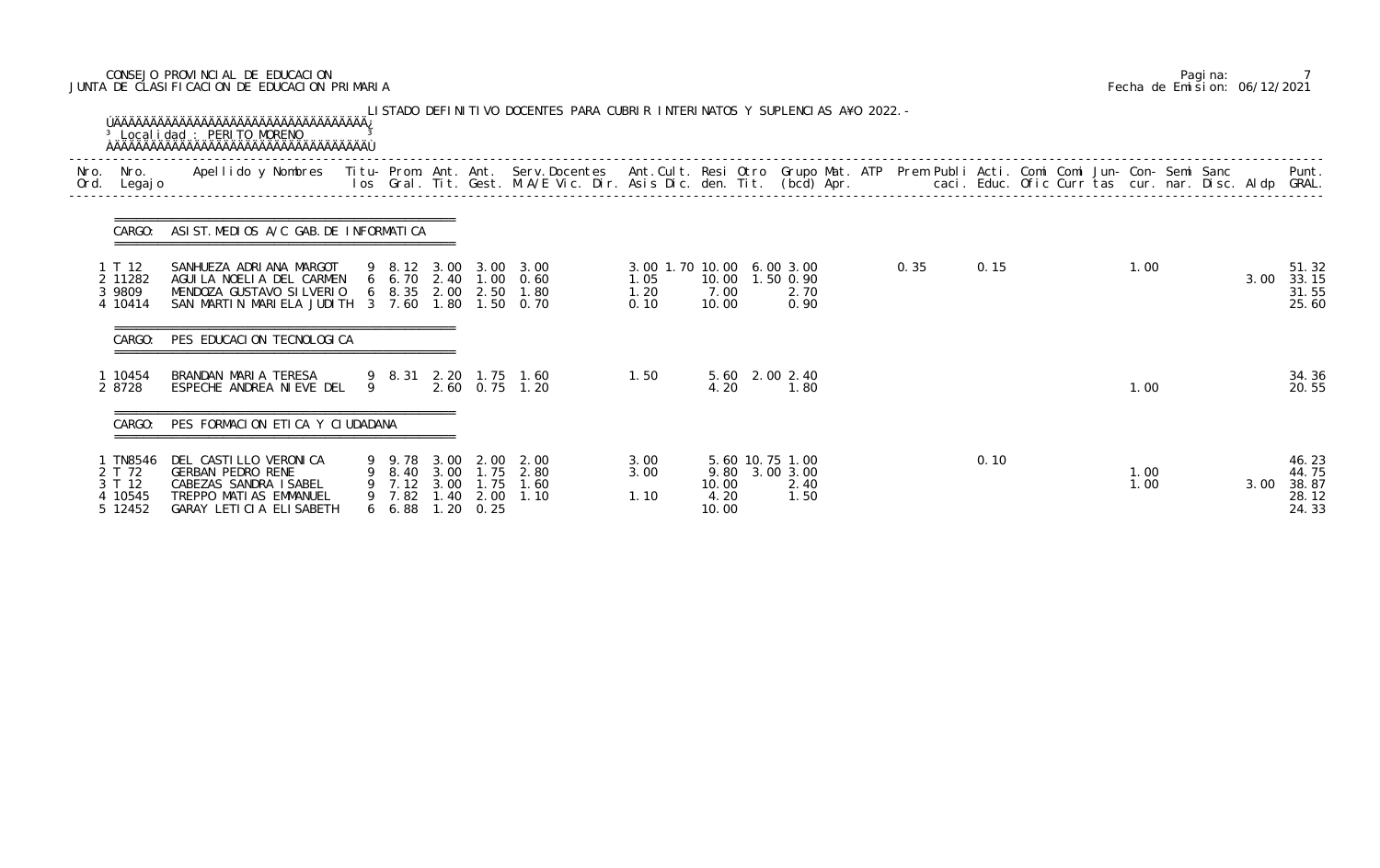# CONSEJO PROVINCIAL DE EDUCACION Pagina: 8 JUNTA DE CLASIFICACION DE EDUCACION PRIMARIA Fecha de Emision: 06/12/2021

|                                                                                                                                                                                                                                                                         | <sup>3</sup> Local i dad : PERITO MORENO<br><b>AAAAAAAAAAAAAAAAAAAAAAAAAAAAAAAAAAAA</b>                                                                                                                                                                                                                                                                                                                                                                                                                                                                                                                                                                           |                                                                                                                                                                         |                                                                              |                                                                                                                                    | LISTADO DEFINITIVO DOCENTES PARA CUBRIR INTERINATOS Y SUPLENCIAS A¥O 2022. -                                                                                                                                                                                                                                                                                            |                                                                                                                                                                                                                                       |                                                                                                                                                                     |                                                                                                                                                                                                                                             |      |                                                                                                                              |                   |                                                                                                                                                                              |  |                                                                      |                                                                                                                                                                                                                                    |
|-------------------------------------------------------------------------------------------------------------------------------------------------------------------------------------------------------------------------------------------------------------------------|-------------------------------------------------------------------------------------------------------------------------------------------------------------------------------------------------------------------------------------------------------------------------------------------------------------------------------------------------------------------------------------------------------------------------------------------------------------------------------------------------------------------------------------------------------------------------------------------------------------------------------------------------------------------|-------------------------------------------------------------------------------------------------------------------------------------------------------------------------|------------------------------------------------------------------------------|------------------------------------------------------------------------------------------------------------------------------------|-------------------------------------------------------------------------------------------------------------------------------------------------------------------------------------------------------------------------------------------------------------------------------------------------------------------------------------------------------------------------|---------------------------------------------------------------------------------------------------------------------------------------------------------------------------------------------------------------------------------------|---------------------------------------------------------------------------------------------------------------------------------------------------------------------|---------------------------------------------------------------------------------------------------------------------------------------------------------------------------------------------------------------------------------------------|------|------------------------------------------------------------------------------------------------------------------------------|-------------------|------------------------------------------------------------------------------------------------------------------------------------------------------------------------------|--|----------------------------------------------------------------------|------------------------------------------------------------------------------------------------------------------------------------------------------------------------------------------------------------------------------------|
| Nro. Nro.<br>Ord. Legajo                                                                                                                                                                                                                                                | Apellido y Nombres  Titu- Prom. Ant. Ant.  Serv.Docentes  Ant.Cult. Resi Otro  Grupo Mat. ATP  Prem Publi Acti. Comi Comi Jun- Con- Semi Sanc                Punt.<br>Ios Gral. Tit. Gest. M.A/E Vic. Dir. Asis Dic. den. Tit. (b                                                                                                                                                                                                                                                                                                                                                                                                                                 |                                                                                                                                                                         |                                                                              |                                                                                                                                    |                                                                                                                                                                                                                                                                                                                                                                         |                                                                                                                                                                                                                                       |                                                                                                                                                                     |                                                                                                                                                                                                                                             |      |                                                                                                                              |                   |                                                                                                                                                                              |  |                                                                      |                                                                                                                                                                                                                                    |
| Modal i dad: ADULTOS                                                                                                                                                                                                                                                    |                                                                                                                                                                                                                                                                                                                                                                                                                                                                                                                                                                                                                                                                   |                                                                                                                                                                         |                                                                              |                                                                                                                                    |                                                                                                                                                                                                                                                                                                                                                                         |                                                                                                                                                                                                                                       |                                                                                                                                                                     |                                                                                                                                                                                                                                             |      |                                                                                                                              |                   |                                                                                                                                                                              |  |                                                                      |                                                                                                                                                                                                                                    |
| CARGO:                                                                                                                                                                                                                                                                  | MAESTRO DE SECCION ADULTOS                                                                                                                                                                                                                                                                                                                                                                                                                                                                                                                                                                                                                                        |                                                                                                                                                                         |                                                                              |                                                                                                                                    |                                                                                                                                                                                                                                                                                                                                                                         |                                                                                                                                                                                                                                       |                                                                                                                                                                     |                                                                                                                                                                                                                                             |      |                                                                                                                              |                   |                                                                                                                                                                              |  |                                                                      |                                                                                                                                                                                                                                    |
| 1 T 12<br>2 T 72<br>3 T 72<br>4 TAD 13<br>5 T 12<br>6 T 12<br>7 T 12<br>8 T 12<br>9 T 72<br>10 T 72<br>11 289<br>12 5258<br>13 T 12<br>14 T 12<br>15 T 72<br>16 T 12<br>17 8826<br>18 T 12<br>19 T 12<br>20 9353<br>21 T 12<br>22 T 72<br>23 8725<br>24 8715<br>25 T 72 | SANHUEZA ADRIANA MARGOT<br>MARIQUEO CARLOS ENRIQUE<br>PERALTA REINALDO HORACIO<br>GOMEZ FABIANA DEL VALLE<br>SANCHEZ BETTINA MARIELA<br>GARCIA NILDA DEL CARMEN<br>MARTINEZ MANUEL HUMBERTO<br>PAEZ RAMON ADRIAN<br>GONZALEZ CARMEN LETICIA<br>PEREZ MARIA CONSUELO<br>TEJADA JORGE EDUARDO<br>BENITEZ AIDA CAROLINA<br>RODRIGUEZ OMAR ALBERTO<br><b>GALEANO MARIELA</b><br>ERICHSEN FANNY FERNANDA<br>GARCIA CANIBANO VERONICA<br>HERNANDEZ SANDRA BETIANA<br>ORME¥O SILVIA ROSANA<br>BLANCO ADRIANA PATRICIA<br>SERVIN NILDA DAMIANA<br>MESSINA ANGELICA DEL<br>MU¥OZ ANTONELLA<br>MANSILLA JUAN CLEMENTE<br>OCARANZA SONI A ALEJANDRA<br>VAZQUEZ TAMARA VANINA | 9 7.73<br>9 6.45<br>9 9.00<br>9 8.00 2.80<br>9 7.89<br>9 9.36<br>9 7.83<br>9 7.93<br>6.89<br>9 7.12<br>9 7.48<br>8.08<br>7.52<br>7.47<br>8.01<br>6.75<br>7.33<br>9 7.59 | 3.00<br>3.00<br>3.00<br>3.00<br>2.80<br>2.20<br>2.20<br>3.00<br>2.40<br>2.20 | 3.00<br>1.75<br>3.00 2.50<br>1.75<br>$3.00 \quad 3.00$<br>3.00 3.00<br>2.75<br>0.75<br>. 50<br>. 50<br>.25<br>.50<br>l. 75<br>0.75 | 9 9.13 3.00 3.00 3.00<br>9 7.13 3.00 3.00 3.00<br>3.00 3.00 3.00<br>3.00 3.00 2.20<br>9 8.19 3.00 2.75 2.00<br>9 6.56 3.00 3.00 3.00<br>3.00<br>1.80<br>3.00<br>1.40<br>3.00 3.00 3.00<br>3.00<br>3.00<br>9 7.33 3.00 2.75 2.00<br>2.20<br>3.00 2.50 2.10<br>9 8.34 2.40 1.50 1.20<br>9 8.08 3.00 2.00 2.00<br>. 40<br>.20<br>1. 40<br>1. 20<br>l . 40<br>1. 40<br>1.20 | 3.00 1.70 10.00 6.00 3.00<br>3.00<br>3.00<br>1. 20 2. 50 0. 40 10. 00<br>2.90<br>3.00<br>3.00<br>1.75<br>3.00<br>0.15<br>3.00<br>3.00<br>3.00<br>3.00<br>3.00<br>2.80<br>3.00<br>0.55<br>3.00<br>3.00<br>0.15<br>2.25<br>2.20<br>0.10 | 10.00<br>10.00<br>10.00<br>7.70<br>10.00<br>10.00<br>10.00<br>10.00<br>10.00<br>10.00<br>10.00<br>10.00<br>10.00<br>8.40<br>10.00<br>10.00<br>8.40<br>8.40<br>10.00 | 3.00<br>3.00<br>3.00<br>10.00 2.75 3.00<br>10.00 2.50 3.00<br>3.00<br>9.10 3.50 2.40<br>3.00<br>8.40 3.75 2.30<br>3.00<br>3.00<br>3.00<br>3.00<br>3.00<br>3.00<br>1.80 0.70<br>3.00<br>2.10<br>1.80<br>2.10<br>1.80<br>1.80<br>2.10<br>1.80 | 0.35 | 0.15<br>0.40<br>0.10<br>0.10<br>0.60<br>0.40<br>0.05<br>0.10<br>0.05<br>0.20<br>0.05<br>0.30<br>0.35<br>0.05<br>0.10<br>0.10 | $0.10 \quad 0.20$ | 1.00<br>1.00<br>1.00<br>1.00<br>1.00<br>1.00<br>1.00<br>1.00<br>1.00<br>1.00<br>1.00<br>1.00<br>1.00<br>1.00<br>1.00<br>1.00<br>1.00<br>1.00<br>1.00<br>1.00<br>1.00<br>1.00 |  | 3.00<br>2.00<br>3.00<br>3.00<br>3.00<br>3.00<br>3.00<br>3.00<br>3.00 | 52.33<br>45.53<br>44.83<br>44.75<br>44.69<br>44.66<br>44.40<br>3.00 44.15<br>43.19<br>43.16<br>43.03<br>42.98<br>42.19<br>41.43<br>41.07<br>40.88<br>39.24<br>38.63<br>38.33<br>38.27<br>37.82<br>37.56<br>37.10<br>34.68<br>33.64 |

|  | Pagi na: |                              |
|--|----------|------------------------------|
|  |          | Fecha de Emision: 06/12/2021 |